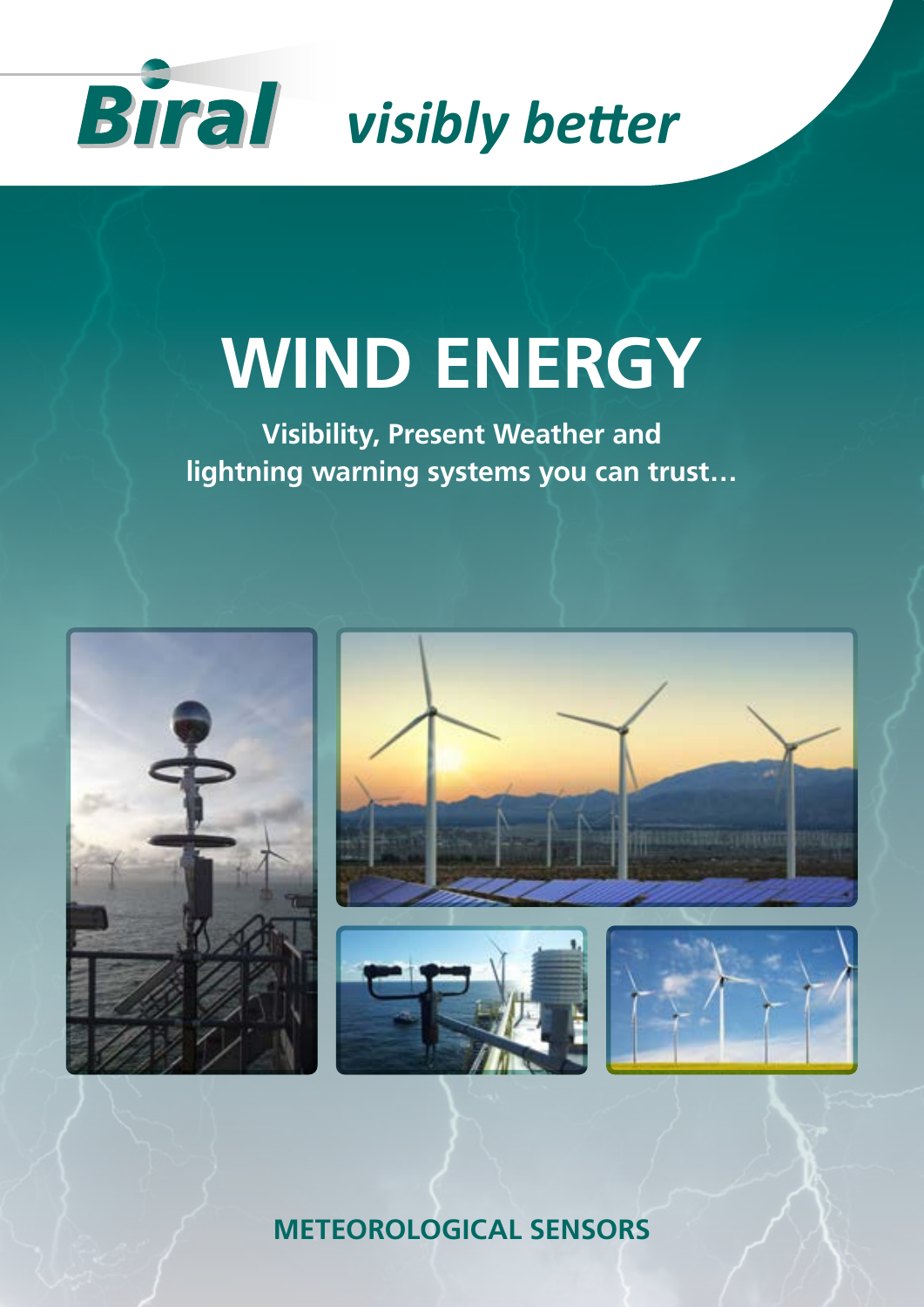

All wind turbine parks are equipped with aviation obstruction (warning) lights mounted onto turbine nacelles. For a number of years the light pollution created by these lights has been used by local residents as an objection to wind farm development. Germany has had legislation in place since 2004 requiring developers and manufacturers to install

turbines with visibility sensor controlled obstruction lights. These visibility sensors constantly monitor the local meteorological conditions and when the visibility varies, the light intensity for the warning lights is automatically adjusted. For example, on clear days where the visibility is greater than 10km the light intensity is reduced to 10%. When the

visibility is measured at 5km or higher, the light intensity is set to 30%. At all other times of lower visibility due to fog or rain etc. it is set to 100%. The visibility sensors work equally well during the day and at night, keeping the warning lights dimmed during a clear night greatly reduces light pollution for the local inhabitants.

### **Present Weather data is also Beneficial**

In addition to visibility data being used to control the obstruction light brightness on wind turbines, we also have many wind turbine customers who install our present weather sensors. These sensors also output the specific weather conditions being experienced by the sensor in addition to the visibility information. Over recent years, in latitudes where freezing conditions are common during winter months, the

additional information of the current weather conditions at nacelle height can be very helpful for safe and efficient turbine operation. In particular this is important when the turbines are subjected to freezing conditions and the blades can become coated in ice. This ice is not only a significant safety threat when thrown from a blade; it also greatly reduces the efficiency of the turbine and reduces energy

generation. In most cases, the turbines have to be shut down and the blades de-iced before they can re-start. Having real-time weather data from the nacelle (freezing conditions, hail, snow etc.) allows the operators to either plan for this eventually more proactively or to start their blade heating systems to reduce the ice build-up more effectively.

Biral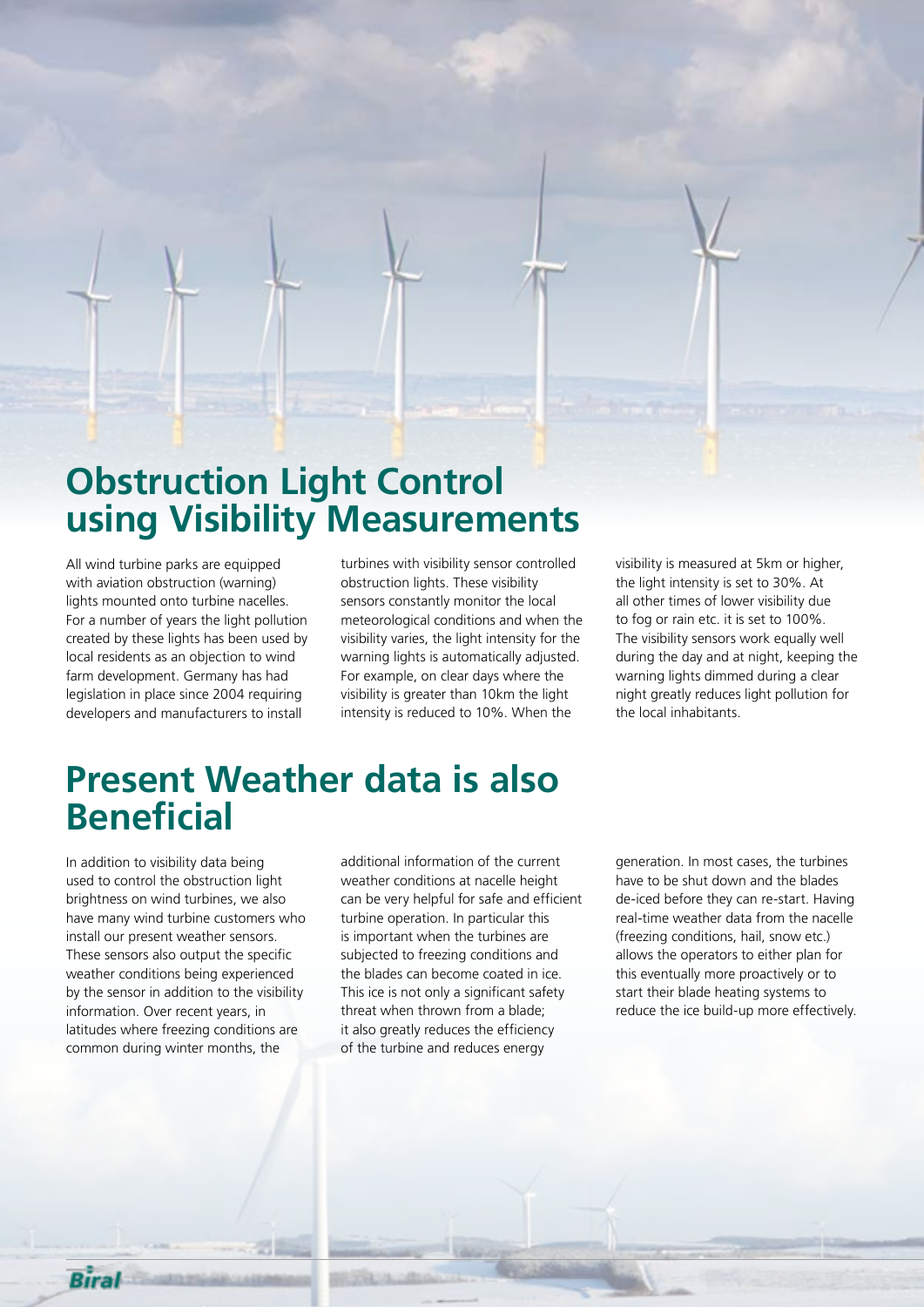

### **Technical Advantages**

Depending upon the country's regulations, the type of obstruction warning lights can vary considerably. In Europe it is common to have synchronised flashing white lights during the day and red flashing ones at night. In the USA it is common to have continuous or flashing lights. These lights are now generally all LED technology which consume less power and are more reliable. These obstruction lights are usually mounted on top of the nacelle so that they are visible from 360° and not obscured by the blades. The visibility or present weather sensors also need to be mounted on the nacelle to have a free passage of air through the sampling volume.

Due to the type of light emitted by the obstruction lights, their intensity and their close proximity to the visibility or present weather sensor, there is the possibility of the sensors also detecting their emitted light. In fact, this has been a major cause of poor or incorrect visibility readings from sensors over many years.

Biral has overcome these tough measuring conditions in a number of ways resulting in the most robust and reliable sensors available today used throughout the world in this application. The Biral sensors use high frequency modulated light transmission partnered with narrow pass optical filtering to ensure that only the light of the wavelength transmitted by the sensor is measured by the sensor. In this way, external light reflections from the obstruction lights is removed from the measured signal and ignored.

In addition to this, many measurement errors can come from light reflected from the (usually white) nacelle which is typically situated below the sensor. This is a particular problem for sensors which have their optical detectors pointing downwards. The Biral sensors all have their measurement optics in a horizontal plane which reduces the

possibility of reflected light entering the receiver to effectively zero. To combat the possibility of snow and ice being trapped in the Biral sensor optics, the sensors can be supplied with automatic hood heaters which only operate when the ambient temperature drops below 4°C. These high-power heaters are very effective and remove the possibility of snow building up completely.

#### **Features / Benefits:**

- Visibility and Present Weather sensors certified by Deutscher Wetterdienst (DWD)
- No influence from nearby obstruction lights
- Proven to be compatible with latest generation of Infrared obstacle lights
- High powered hood heaters prevent snow and ice build up
- Horizontal measurement results in no errors due to reflections
- 3 or 5 year warranty depending upon sensor range

### **Biral Test-Mode Software**

Biral visibility and present weather sensors are supplied with enhanced internal software featuring a new test setting. The sensors can be switched into a "Test Mode" via the serial PC connection. This test mode allows the user to set the output data message to contain user-defined data for

visibility, present weather, window contamination and fault status for a fixed period of time. This can be used at the system design stage and at Factory or Site Acceptance Testing (FAT or SAT), demonstrating the functionality of the overall control system. For wind turbine installations, the correct dimming

operation of the warning lights can be demonstrated as the output of the sensor is adjusted. This is becoming an important part of site acceptance and approval testing / certification of new turbine installations.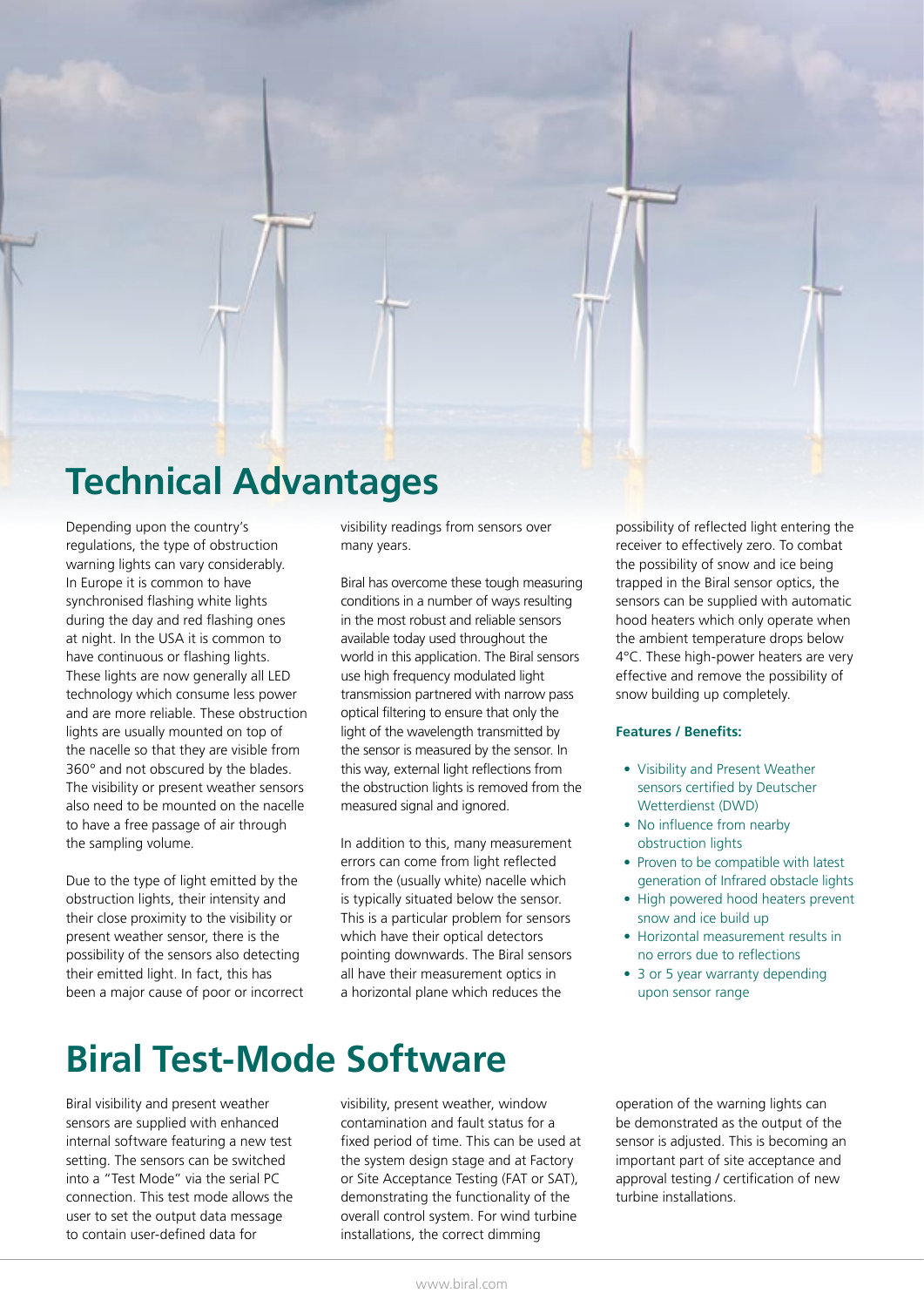### **Thunderstorm Detection and Warning**

In many applications the thunderstorm detector is used to help protect people and equipment from the dangers of a lightning strike by providing advanced warning of a storm's approach. This is especially true of tall structures sited on either exposed or flat landscapes where they are likely to initiate a lightning strike. Detectors which rely on lightning alone are only effective if the storm is already producing lightning at a distance before moving closer towards the detector. If the first lightning strike of the storm is overhead there is no advanced warning and so no protection.



The quasi electrostatic operating principle used by the BTD range allows the sensors to monitor the strength of the local electric field and the presence of charged precipitation, both of which are strong indicators of lightning risk. This allows the BTD range to provide warnings of the risk of an overhead strike even before any lightning has been produced; giving users more time to take the appropriate safety measures ahead of the first strike.

The BTD range has exceptional lightning detection and ranging capability, and for those applications where knowledge of both the range and direction of lightning is necessary there is an optional direction finding module. The module uses traditional radio direction finding techniques but the output is

qualified by the electrostatic ranging system to ensure only true lightning discharges are reported.

In wind turbine applications the BTD's advanced warning of overhead lightning is of enormous benefit for installation teams as well as for operation and maintenance staff located on-site. By their very nature, turbines will generally be installed on exposed sites on land where the turbines will be the highest structures. Turbines are prone to lightning strikes and all staff on-site need to be warned of a storm's approach to make their way to a safe area. The same is true of off-shore wind farms where the support vessels require warning of approaching storms to allow them to make their staff and operations safe.



WIND ENERGY | Visibility and Present Weather sensors you can trust...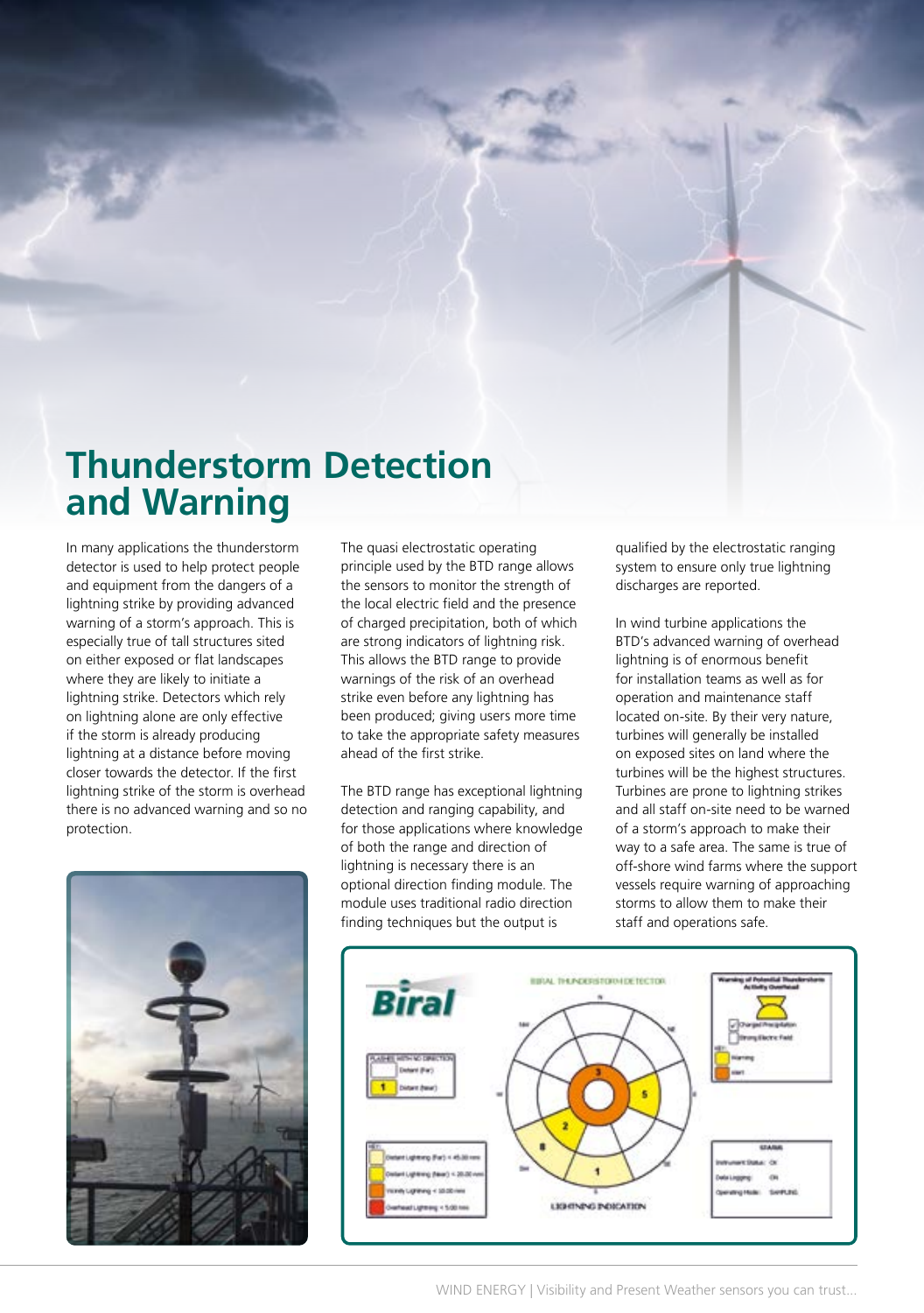### **The BTD Series of Lightning Warning Systems**

The BTD-3XX range of thunderstorm detectors are standalone sensors that reliably detect the presence of all forms of lightning to a range of 83km. The unique quasi-electrostatic operating principle gives the detectors a very low false alarm rate and the ability to warn of the risk of overhead lightning. Virtually maintenance free, they can operate with the supplied PC compatible display software, seamlessly integrate with sophisticated weather monitoring systems or directly activate local warning devices.

#### **Features / Benefits:**

- Warns of overhead lightning risk even before the first lightning discharge
- Highly immune to radio interference
- 83km (45 NM) detection range exceeds the US Federal Aviation Administration requirements
- Detects cloud-to-ground, cloud-tocloud and intra-cloud lightning
- Detects charged precipitation
- Optional direction finder
- Virtually maintenance free

Used in land based applications and sited either inside or adjacent to the wind farm. With a detection radius of 83km a single sensor will reliably provide warnings for an entire farm. Its real-time output can be taken into any control or monitoring system and used to initiate alarms or warnings either locally or across the whole wind farm via remote communications.

### **The BTD-300 The BTD-350**

A specially developed version of the BTD for use in both on-shore and off-shore marine applications. The BTD-350 features a vibration resistant design with extensive use of both stainless steel and marine grade paint technology to ensure a long life in this tough working environment. Mounted on a marine sub-station, one BTD-350 can offer advance warnings of an approaching electrical storm to even the largest of off-shore wind farms. Mounted onto a service or support vessel, it becomes a mobile warning system which can be used at any wind farm, offering protection to all staff at that location.